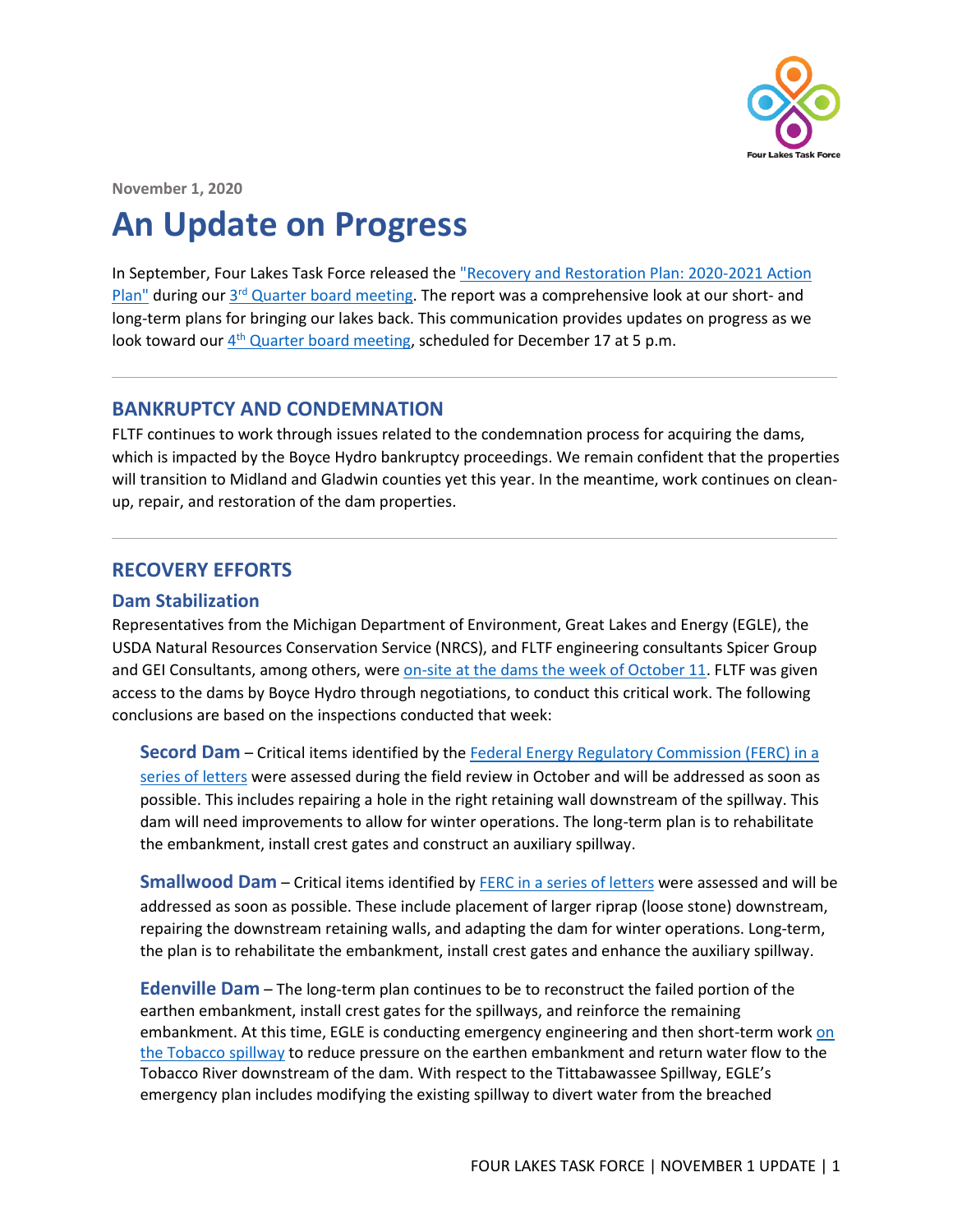

embankment and return the river back to its original route. FTLF has been involved with these emergency projects to provide third-party oversight and to ensure efforts can be incorporated into the long-term project. Seventy-five percent of this project is being financed by the NRCS Emergency [Watershed Protection \(EWP\)](https://www.four-lakes-taskforce-mi.com/erosion-financing.html#EWP) program. The tentative plan is for work to begin in November and be completed over the winter.

**Sanford Dam** – Dam stabilization for Sanford Dam is underway and is being supported by the NRCS EWP program. Conceptual designs include installing sheet pile and riprap to prevent further erosion and sediment deposition downstream. Longer-term, dam reconstruction will require reconstructing the earthen embankment, installing crest gates, and constructing a new auxiliary spillway. Some of the existing spillway and powerhouse may be salvaged depending on the results of structural and geotechnical studies.

These were primarily visual inspections. Work on the dams will continue with diver inspections and plans to repair and ready the dams for winter and spring. There is still significant engineering work to be done to evaluate these dams and plan for all the repairs needed beyond the winter and spring.

#### **Debris Removal**

Thanks to the efforts of volunteers, there is significantly less debris in the Sanford Lake Dam area. Over the summer, a coordinated group of volunteers with guidance from local officials removed 200 pontoon boats from the lake bottom. Additional work continued this fall as Fisher Contracting with help from local volunteers began an extensive [debris removal](https://www.four-lakes-taskforce-mi.com/debris-removal.html) project.

All volunteers were trained and given permission to conduct debris removal. Please do not attempt to remove debris from the lake bottom without [consulting Four Lakes Task Force.](https://www.four-lakes-taskforce-mi.com/contact.html) Work will begin later this winter to remove debris on Sanford and Wixom bottomlands.

#### **Erosion**

Three hundred and ninety-two property owners applied for the NRCS Emergency Watershed Protection program to receive financial assistance and professional guidance on stabilizing erosion and removing debris from their property. On October 19<sup>th</sup> FLTF and NRCS signed contracts permitting the most critical erosion projects to begin. Funding is now available from NRCS to reimburse the costs of erosion remediation projects.

# **FEASIBILITY AND FLOOD STUDIES**

#### **Feasibility Study**

Work began in October on the Feasibility Study, which will consist of design concept development, assessing future uses, updating planning-level cost estimates, schedule development, regulatory and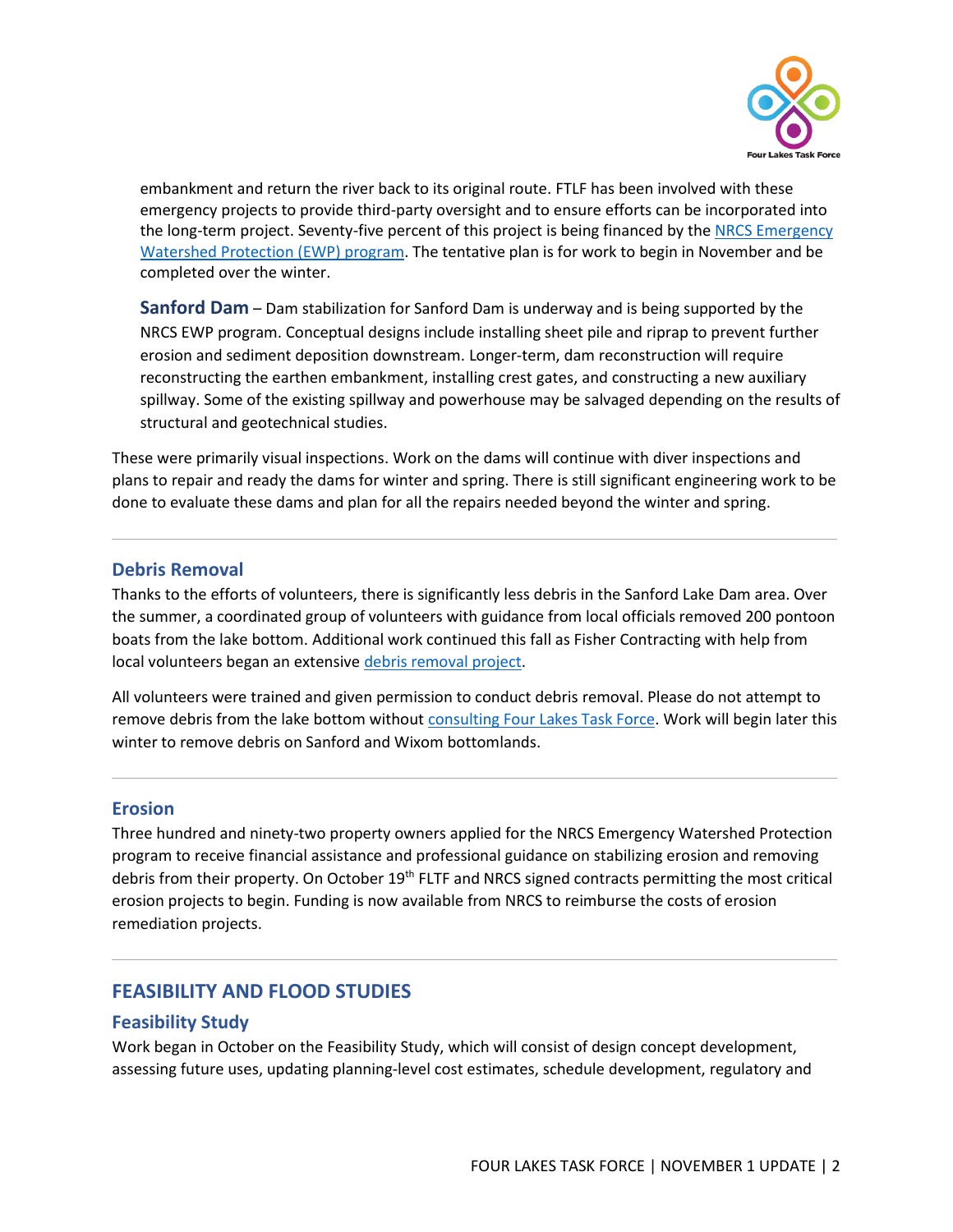

environmental requirements, financing and affordability and other critical items. We anticipate this study to be completed by April 2021.

### **Flood Studies**

A collaborative effort between GEI, Ayres Associates, Spicer and the U.S. Army Corps of Engineers is underway to study the watershed that contributes to the four lakes system. The flood study will calibrate probable maximum flood (PMF) data based on the May 2020 storm, establish flood flows at each dam, provide recommendations for spillway design, model flood elevations for each lake with dam reconstruction, and map the floodplain.

FLTF is in the process of meeting with state and federal regulatory agencies, specifically EGLE and FERC, to ensure we are aligned on other efforts and studies as needed.

# **FINANCIAL REVIEW OF COSTS AND ASSESSMENTS**

#### **Estimated Special Assessment**

In September, Four Lakes Task Forc[e communicated a tentative plan to conduct](https://www.four-lakes-taskforce-mi.com/special-assessment-district.html) two special assessments through the Four Lakes Special Assessment District, one for operations and another for capital improvement costs.

The **operations assessment** will fund operations and management of the lakes. This includes emergency repairs and the development of operational plans for the long-term.

*Estimated assessment amount of approximately \$200 per year for every property owner, will*  likely start in Q4 2021 for two to three years, with the number being reduced to \$100 with the *completion of construction. Estimates will be clearer after completion of the Feasibility Study.*

The **capital improvement assessment** will fund fixed, one-time expenses associated with making the dams operable (construction and repairs). The assessment for capital improvements will begin after we finalize engineering plans, obtain all permits, receive construction bids, and conduct the Special Assessment hearing. The Feasibility Study will help determine costs and construction schedules by lake.

*Assessment amount will vary by lake and start time will be determined when engineering plans are completed.*

We understand that the estimated assessment amounts are significant. Our focus has been on funding the first phase of work. The Feasibility Study will identify areas for alternative financing. Four Lakes has established an Affordability Committee, led by FLTF Board Treasurer Tamara McGovern, to investigate the options and determine the best path forward. The committee includes representatives from each of the four lakes.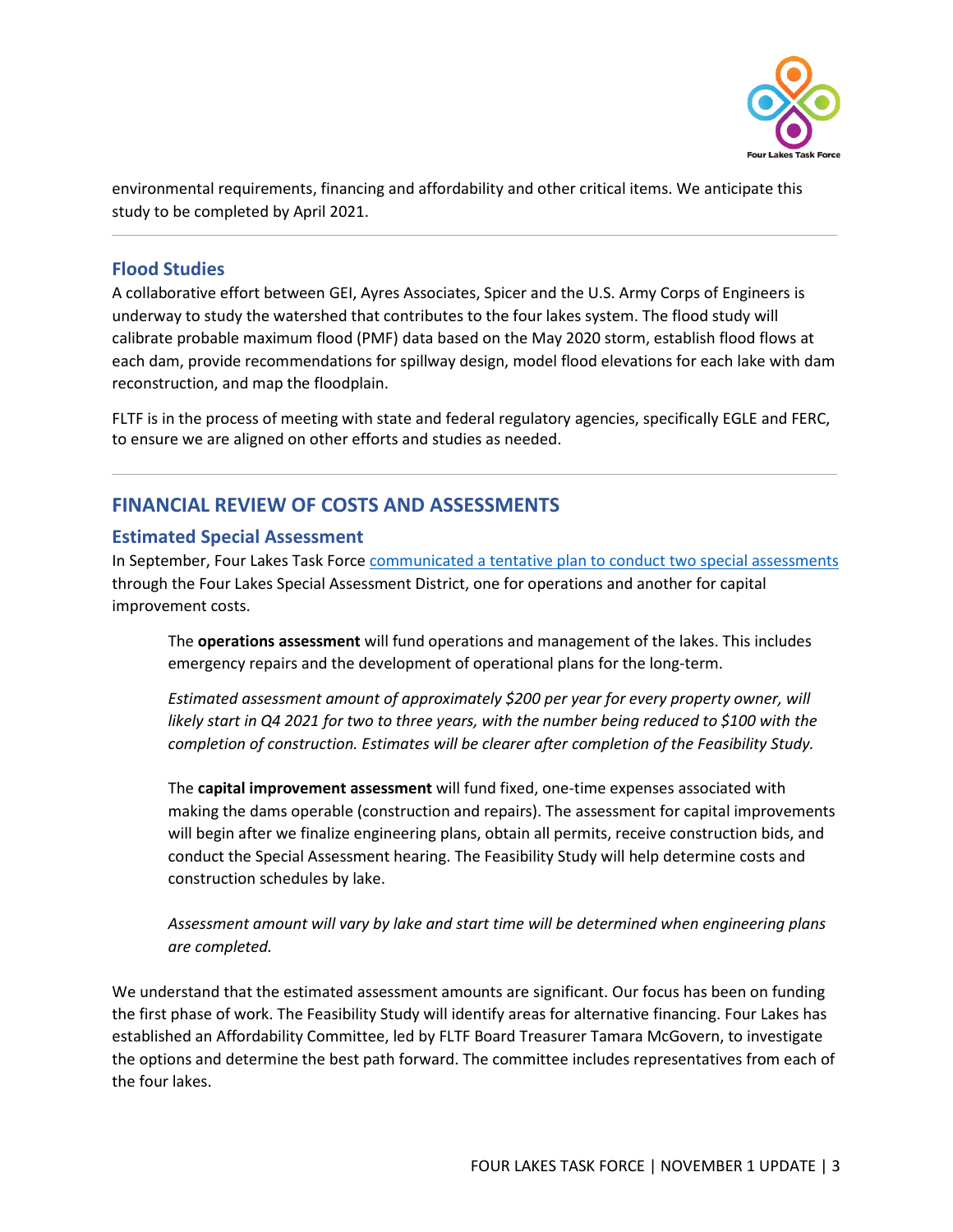

See tentative assessment amounts, view your property within the Four Lakes Special Assessment District, or read frequently asked question[s here.](https://www.four-lakes-taskforce-mi.com/special-assessment-district.html)

## **Financial Support**

We are grateful that the State of Michigan and the federal government have awarded grant funding to restore the lakes, which is a strong demonstration of confidence in our efforts. The lakes have been awarded funding for the following activities:

- *\$25 million in matching grants from NRCS is estimated for:*
	- o *Erosion control, dam stabilization and debris removal*
- *\$22.5 million from the State of Michigan for:*
	- $\circ$  [\\$15 million](https://www.four-lakes-taskforce-mi.com/updates/state-of-michigan-awards-15-million-grant) for the Feasibility Study, engineering design, flood and environmental studies, site readiness assessments, and pre-construction to restore the lake levels. This grant significantly reduced the need for interim financing and makes it possible to do critical work now while investigating favorable financing options
	- o \$5 million for repairs and acquisition, awarded in 2019
	- o \$2.5 million awarded in September needed to match the NRCS grants

In addition, we were successful in advocating for legislation (which had bipartisan support in the State House and Senate and was signed by Gov. Whitmer), to extend and improve financing terms for dam restoration projects. This legislation now allows 40-year financing instead of 30-year financing, which will reduce annual payments for property owners.

# **Fundraising**

Hundreds o[f generous individuals, families, foundations and organizations have donated](https://www.four-lakes-taskforce-mi.com/our-donors.html) their time and resources to the efforts of Four Lakes Task Force.

| Total:         | \$3,171,000                                                                     |
|----------------|---------------------------------------------------------------------------------|
|                | of 10/20/20)                                                                    |
| 2020:          | Over \$2,761,000 in private, corporate and foundation donations and pledges (as |
| 2018 and 2019: | Nearly \$410,000 in private donations                                           |

Our goal is to raise another \$3 million to help manage the program over the next 3-4 years. All substantial contributors to the work of Four Lakes Task Force are listed on our website. Help us reach our goal by donatin[g here.](https://www.four-lakes-taskforce-mi.com/donate.html)

Special thanks to our local, state, and federally elected official and many volunteers whose advocacy has been instrumental in our funding progress so far. We are grateful for their dedication on our behalf.